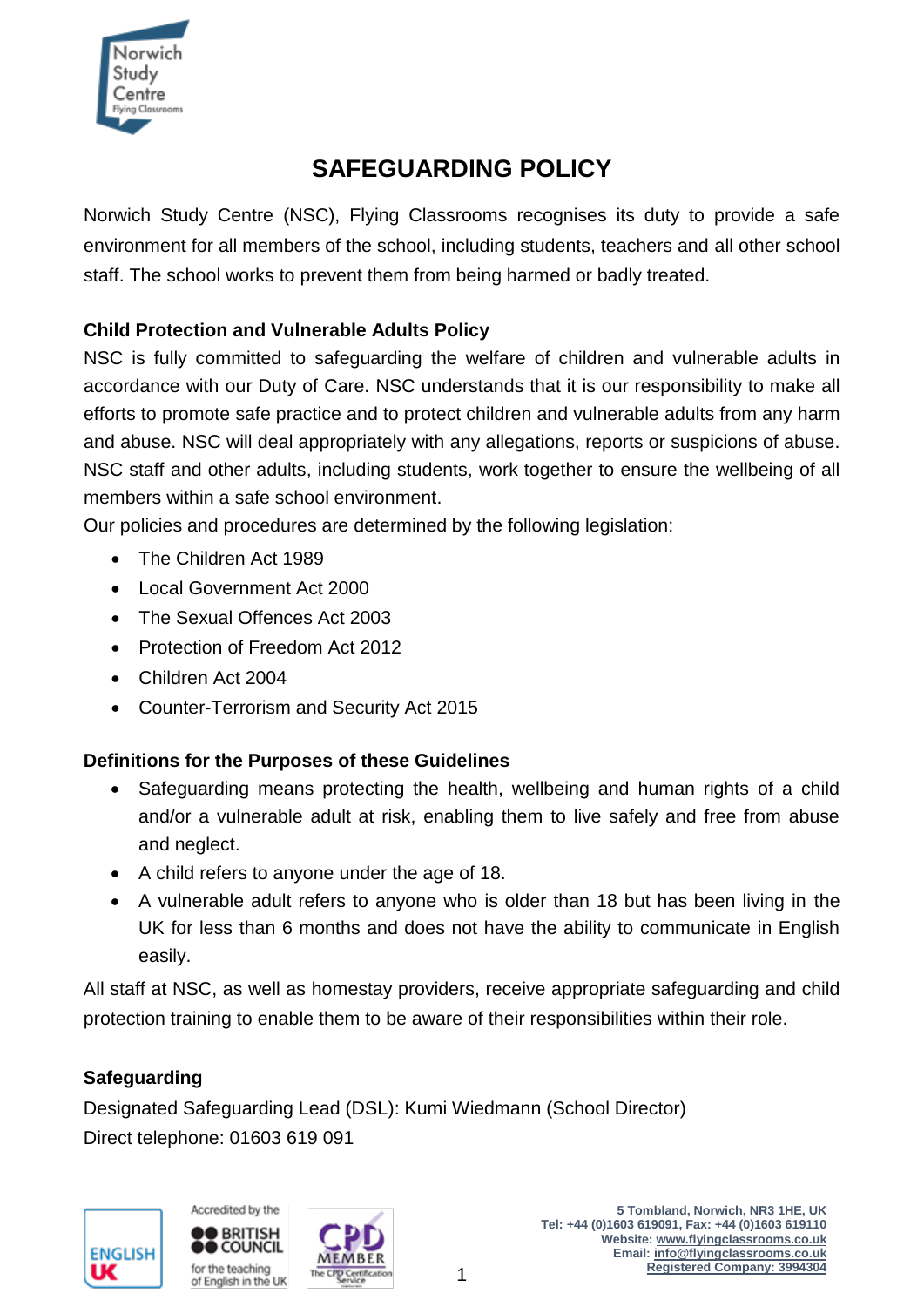#### Email: [kumi@flyingclassrooms.co.uk](mailto:kumi@flyingclassrooms.co.uk)

The DSL has overall responsibility to ensure NSC meets the aims of this policy.

#### **Out of Hours**

The NSC emergency contact number is: 07800907804. This is available 24 hours a day, 7 days a week.

## **Referrals to Local Authority**

Referrals to the Local Authority Designated Officers (LADO) must be made via email [lado@norfolk.gov.uk](mailto:lado@norfolk.gov.uk) or [cs.norfolkladosecure@norfolk.gcsx.gov.uk](mailto:cs.norfolkladosecure@norfolk.gcsx.gov.uk) using the [correct referral](http://www.norfolklscb.org/wp-content/uploads/2015/04/LADO-Referral-Form-agency-v2-1.doc)  [form.](http://www.norfolklscb.org/wp-content/uploads/2015/04/LADO-Referral-Form-agency-v2-1.doc)

Initial referrals may also be made by telephone: 01603 223473

Children's Services Customer Service Centre & the Multi Agency Safeguarding Hub: 0344 800 8020 (24 hours)

#### **Norwich Study Centre will:**

- Follow safe recruitment procedures to check the suitability of all staff working with children and vulnerable adults according to the [Staff Recruitment policy.](Academic%20Policies/Recruitment%20Policy%20-%20Academic%20staff.doc)
- Have a clear code of conduct in place for staff and other adults who may come into contact with children and vulnerable adults.
- Provide appropriate staff training, guidance and procedures to meet the academic and pastoral needs of our students and provide opportunities for staff to develop their skills and knowledge, particularly in relation to the welfare and protection of children and vulnerable adults.
- Ensure all school staff and visitors are aware of their responsibility to follow the standards that are detailed in the organisation's policies, and work at all times to maintain high standards of practice to protect children and vulnerable adults from harm, abuse and exploitation.
- Ensure all staff and visitors understand their duty to report concerns that arise about children and vulnerable adults to the school's designated person.
- Ensure that parents/guardians, agents and host families are encouraged to be involved in the work of the school, and have access to all guidelines and procedures.
- Ensure that all school staff are aware of the safety procedures and regulations for face-to-face and online live courses for both young learners and adults.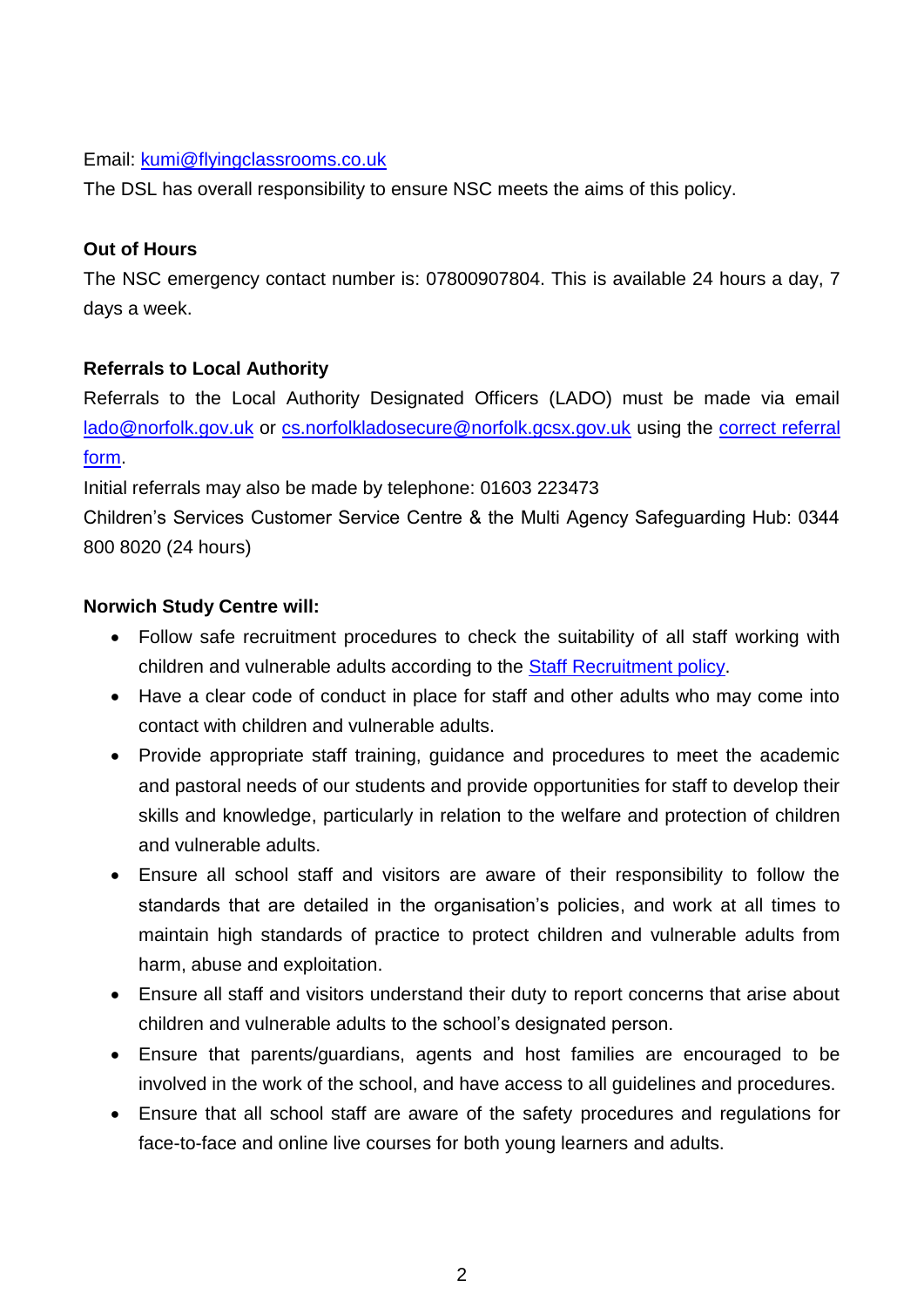- Provide staff with guidelines for online safety in class and online activities for students.
- Provide staff with guidance and support on how to maintain their own wellbeing and safety whilst working online.

#### **Code of Conduct**

The Code of Conduct sets out a list of guidelines that NSC expects all adults and children to understand and follow at all times- see the [Student Code of Conduct policy](Student%20Code%20of%20Conduct.doc) for full details.

#### **Guidelines for Conduct with Children**

Any member of staff or other adult in the school is in a legal position of trust. Any kind of sexual activity or luring towards sexual activity with a student under the age of 18 is an abuse of trust and against the law (Sexual Offences Act 2003) and could lead to prosecution.

It is vital that all staff understand these guidelines for working and interacting with children as they are in a position of trust and have a duty of care. NSC expects all adults to act appropriately with students at all times and never put themselves in a situation which could be misconstrued:

- Staff and other adults must never initiate close physical contact with children.
- Staff and other adults should make themselves aware of what is considered acceptable/unacceptable behaviour in different cultures. When in doubt, staff and other adults should keep safe and draw a boundary between the student and themselves.
- Staff must not meet children outside school (or the context in which you would normally meet them) for personal reasons on a one-to-one basis as this leaves the staff member or other adult open to allegation.
- Staff and other adults should be aware that different cultures have different sensitivities to various subjects. Staff and other adults should therefore evade controversial topics.
- Staff and other adults are required to keep communications appropriate to their professional relationship. Passwords or other personal data should not be shared with children.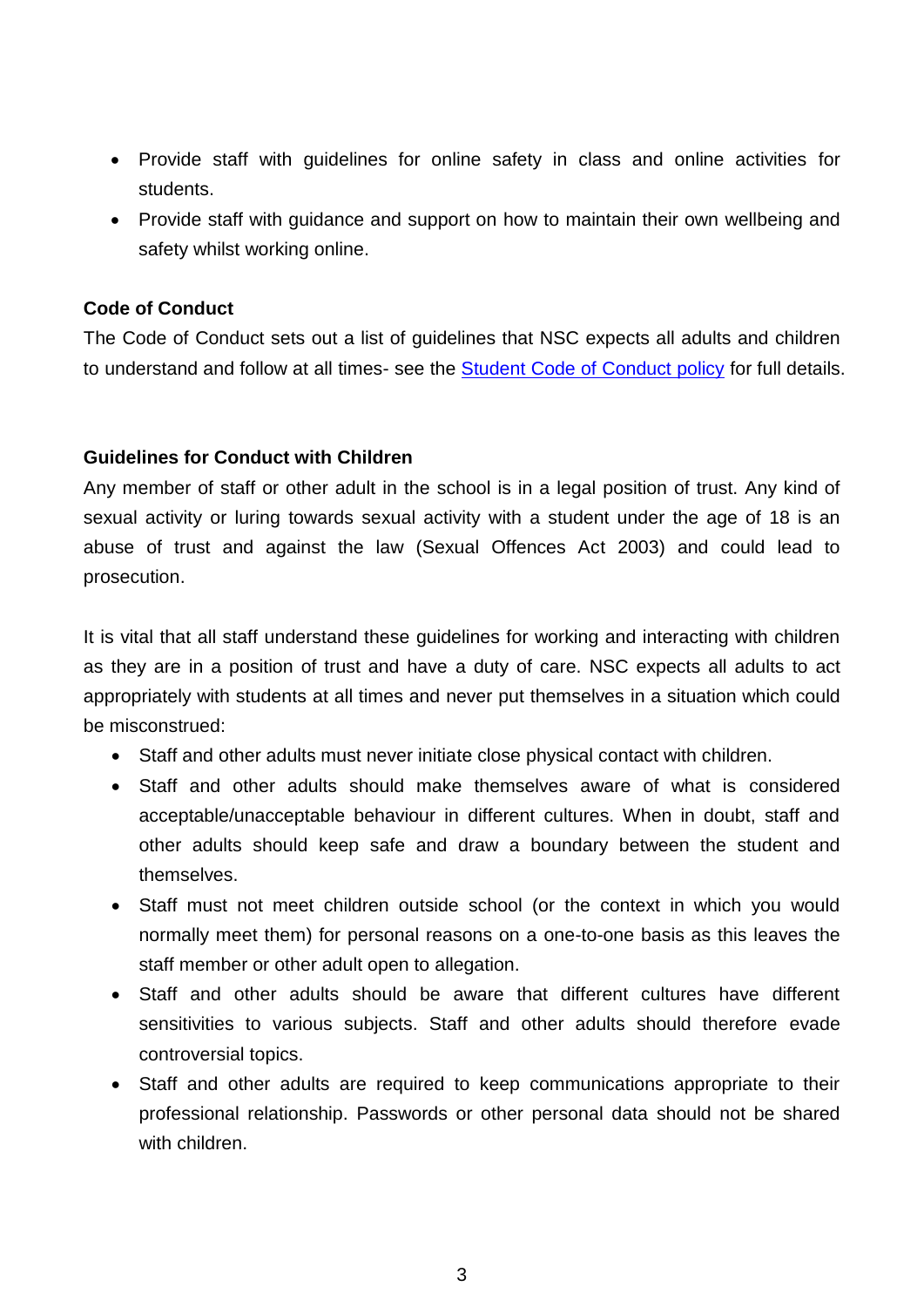- Mobile phones: Staff and other adults must not give out their personal telephone numbers to children.
- Social Networking Sites: Staff and other adults should not engage with children on social media. Children should never be accepted as "friends".
- Staff must not give children their personal email addresses. All teaching staff are allocated an NSC email address to use when contacting students. If students wish to contact other members of staff via email, they should use the main NSC email, info@flyingclassrooms.co.uk, from which emails will be passed onto the relevant person. Replies should be made in person but if an email reply is necessary, it should be sent from an NSC email address.
- Permission to photograph or film children in class will be sought using the Parent Consent Form, before the student arrives. Photos and videos will only be used:
	- $-$  To support learning
	- For promotional material
- If leading a group visit during a lesson, or a Social Programme Activity, the responsible adult must complete the documents necessary for the visit including a risk assessment, and ensure that any under 18s are clearly listed.
- The responsible adult must ensure that they have the mobile telephone number of any U18s in the group and the telephone number must be used for no other purposes and deleted immediately after the completion of the visit. The responsible adult should clearly explain the destination, the route, and what to do should they be separated from the group.
- It is against the law for any students under 18 to have alcohol. If the subject of alcohol or drugs comes up during conversations between staff and under 18 students, adults are required to treat this matter seriously.

## **Guidelines for Conduct with Adults (18s and over)**

These guidelines relate particularly to behaviours and conduct in relation to adults (including vulnerable adults).

Communicate appropriately with students at all times and never put yourself in a situation which could be misconstrued:

 Staff and other adults should not initiate close physical contact with a student, as this can be unwelcome and misconstrued.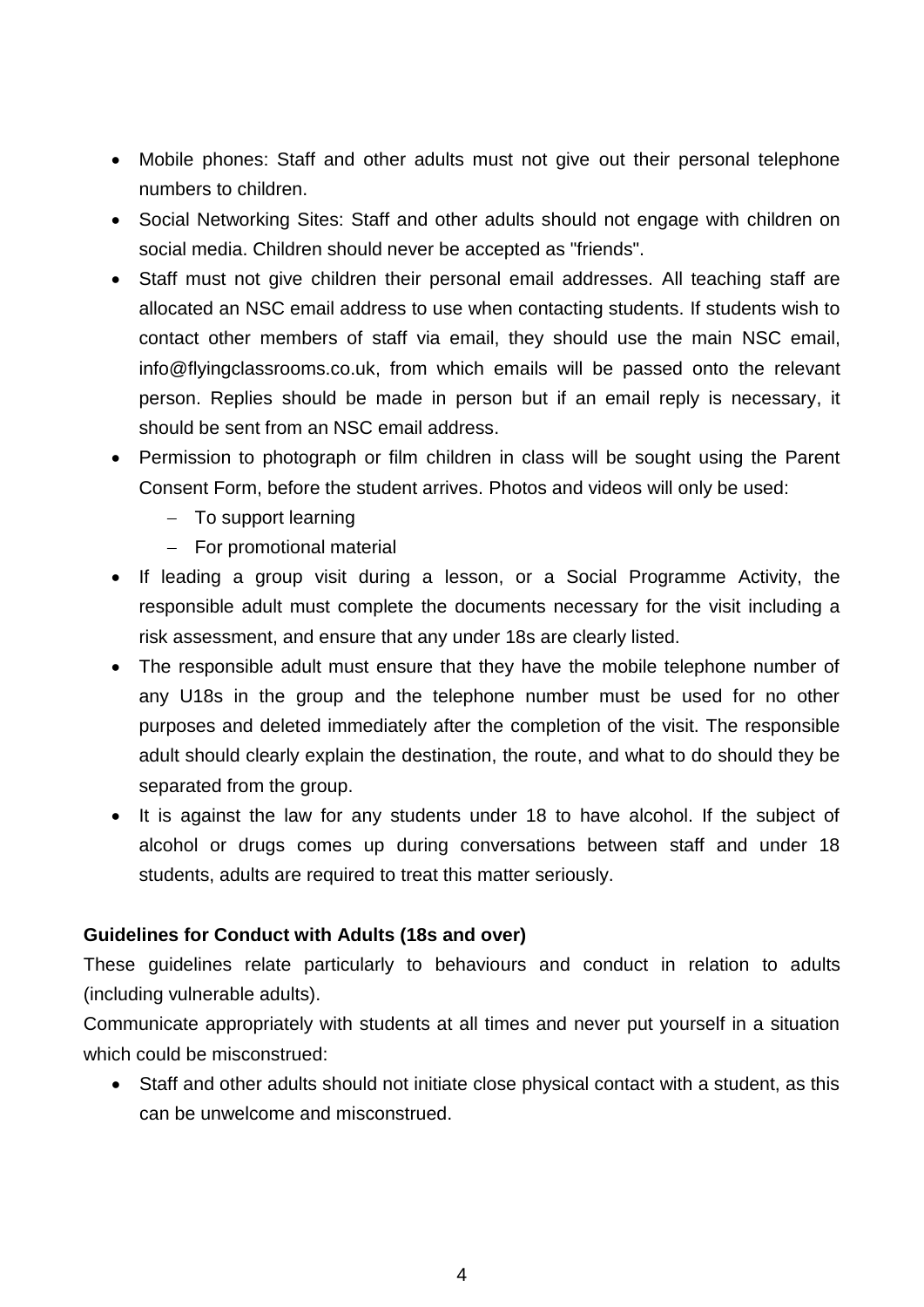- Staff and other adults should make themselves aware of what is considered acceptable/unacceptable behaviour in different cultures. When in doubt, staff and other adults should keep a formal relationship with the student.
- If meeting Adults outside school (or the context in which you would not normally meet them) this should be in a group of Adults. Any one-to-one meetings, for schoolrelated business only, should be held in the school. This will avoid any allegation.
- Staff and other adults should be aware that different cultures have different sensitivities to various subjects. Staff and other adults should avoid controversial topics.
- While students are studying at NSC, staff and other adults are expected to keep communications appropriate to their professional relationship. Passwords or other personal data should not be shared.
- Mobile phones: Staff and other adults must not give out their personal telephone numbers.
- If leading a group visit during a lesson, or a Social Programme activity, the responsible adult must complete all documents necessary for the visit.
- The responsible adult must clearly explain the destination, the route and what to do should they be separated from the group.
- Adult students can be accepted as "friends" on social media only after their course has ended.
- Staff must not give students their personal email addresses. Whilst the student is registered at the school, communication with a student should only be for professional purposes and only using the school email account allocated to them.

## **Guidelines for 16 and 17-year-olds joining Adults Courses**

The Designated Safeguarding Lead (DSL) will liaise with the Director of Studies to ensure that course content is relevant and appropriate for students aged 16 and 17. During the course, the teacher will supervise the language and behaviour used- if the teacher has any concerns, they should speak to the DSL.

#### **Exceptional Circumstances**

In the case of a student aged under 16 joining the school and no Young Learner class being available, the School will make an exception and allow students aged under 16 to join the adult class with parental consent. The School will closely monitor this student on their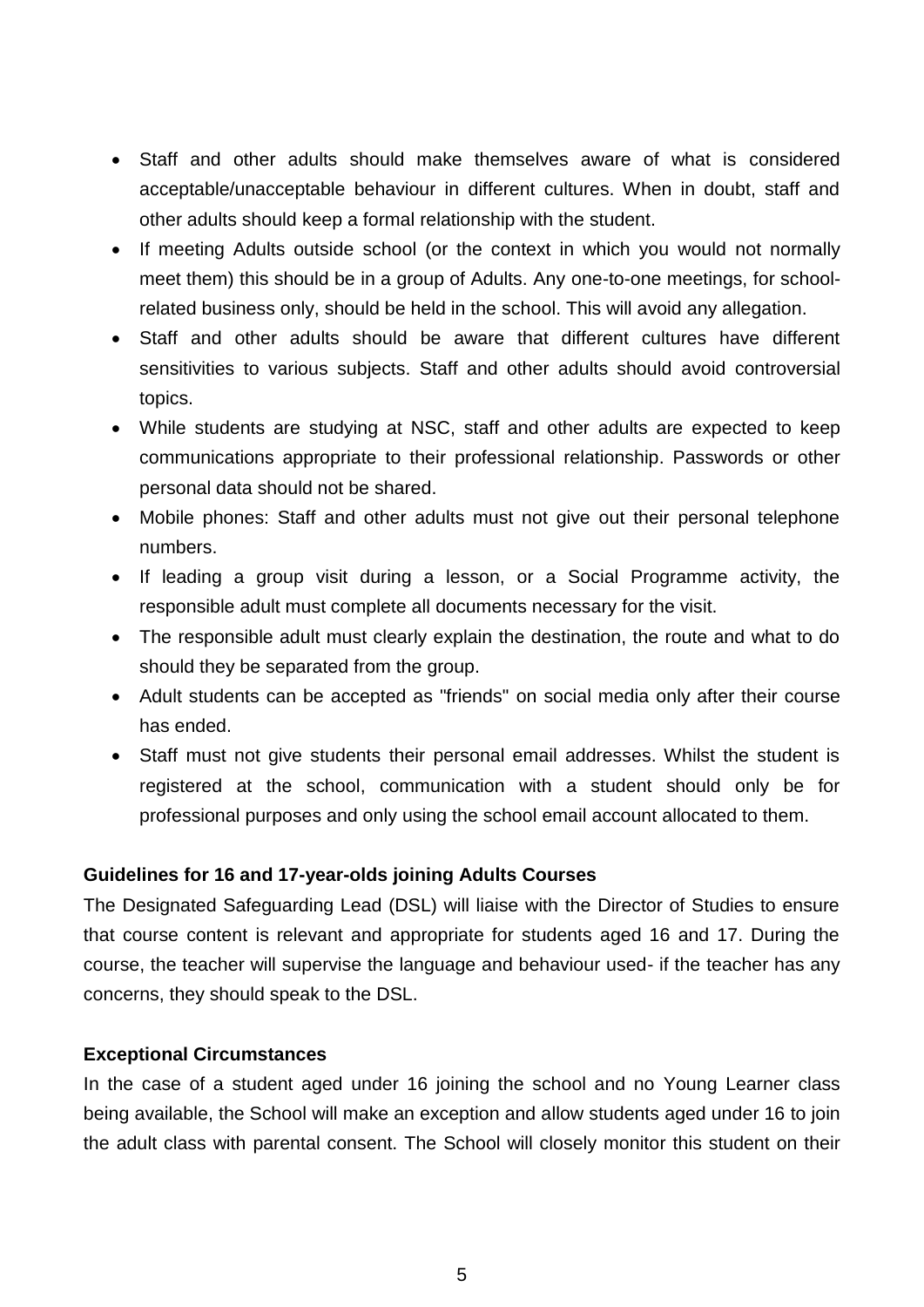course, and other students in the class will be made aware of the School's expectations of them.

#### **Guidelines for Conduct of Online Learning for Under 18s**

The school accepts students aged 11-17 years old for live online English courses. For more information about our guidelines for conduct of online learning for under 18s, see our [Policy.](Guidelines%20for%20Conduct%20of%20Online%20Learning%20for%20Under%2018s.docx)

The Online Safety Coordinator is: Kumi Wiedmann (DSL).

#### **Online Safety Before and During Online Courses**

For information about safety for Under 18s and adults online, see our [E-Safety Policy for](E-Safety%20Rules%20for%20Students%20Under%2018.doc)  [Under 18s](E-Safety%20Rules%20for%20Students%20Under%2018.doc) and our [Online Safety Policy.](Online%20Safety%20Policy.doc)

#### **Online Concerns/Complaints Procedure**

If any concerns or complaints are received, the investigation of them follows the procedure demonstrated in the Safeguarding Policy – see below.

## **Concerns Reporting Procedure**

School staff and other adults should recognise that it is important to be aware of NSC's child protection and vulnerable adults' procedures so that they know how and when to respond.

#### **Recognising and Raising a Concern**

It may be that you have concerns about a student's wellbeing, but they have not actually said anything to you. If such a situation arises, you should speak to a Designated Safeguarding Person.

It is important that you do not feel afraid about passing on your concerns. The information may be a small detail but could help a designated person to get a better understanding of the student's situation. Any concerns, however seemingly trivial, should be passed on to the designated person.

#### **Reporting a Concern**:

1. Fill out a Concern or Allegation Form (see Appendix 1). Forms can also be provided by the safeguarding team.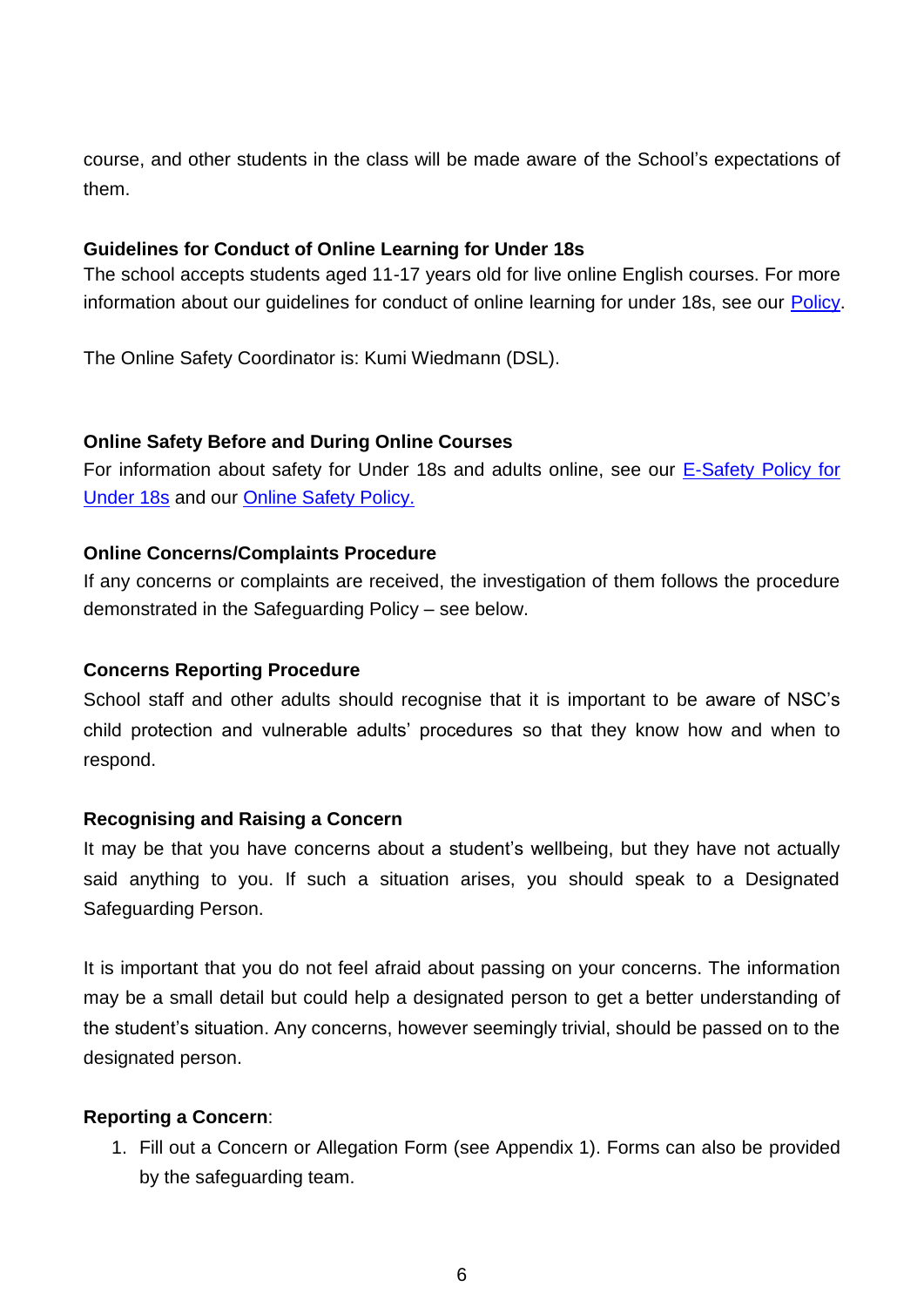- 2. Report it as soon as possible to a DSP, ideally in person; if not possible, over the telephone or by email marked as urgent.
- 3. The DSP will consider further action but will always report it to the DSL.
- 4. The concern will be recorded by the DSP / DSL.
- 5. Advice may be sought from the Local Safeguarding Children Board (LSCB). The parties involved will be spoken to about the concern. This will be handled sensitively and thoughtfully.
- 6. You may not be provided with feedback after the investigation.
- 7. All information is recorded throughout and included within the Annual Safeguarding Report.

If you do not have access to the correct form, make notes including:

- The nature of your concern
- What is the evidence that led to the concern
- What the student said (if a discussion has taken place)
- What you said or did in response

#### **Several Categories of Abuse**

#### **Physical abuse:**

- Hitting/ pushing/ wounding
- Denying mobility

#### **Psychological and emotional abuse:**

- Forced social isolation
- Not allowed to see friends
- Cyber bullying

#### **Sexual abuse:**

- Sexual act
- Sexual harassment
- Pornography

#### **Organisational abuse:**

- Lack of care and respect for dignity and privacy
- Poor professional practice due to inadequate structures

If you notice something you don't feel is right, you need to report it to the DSP / DSL:

• If you see anything that concerns you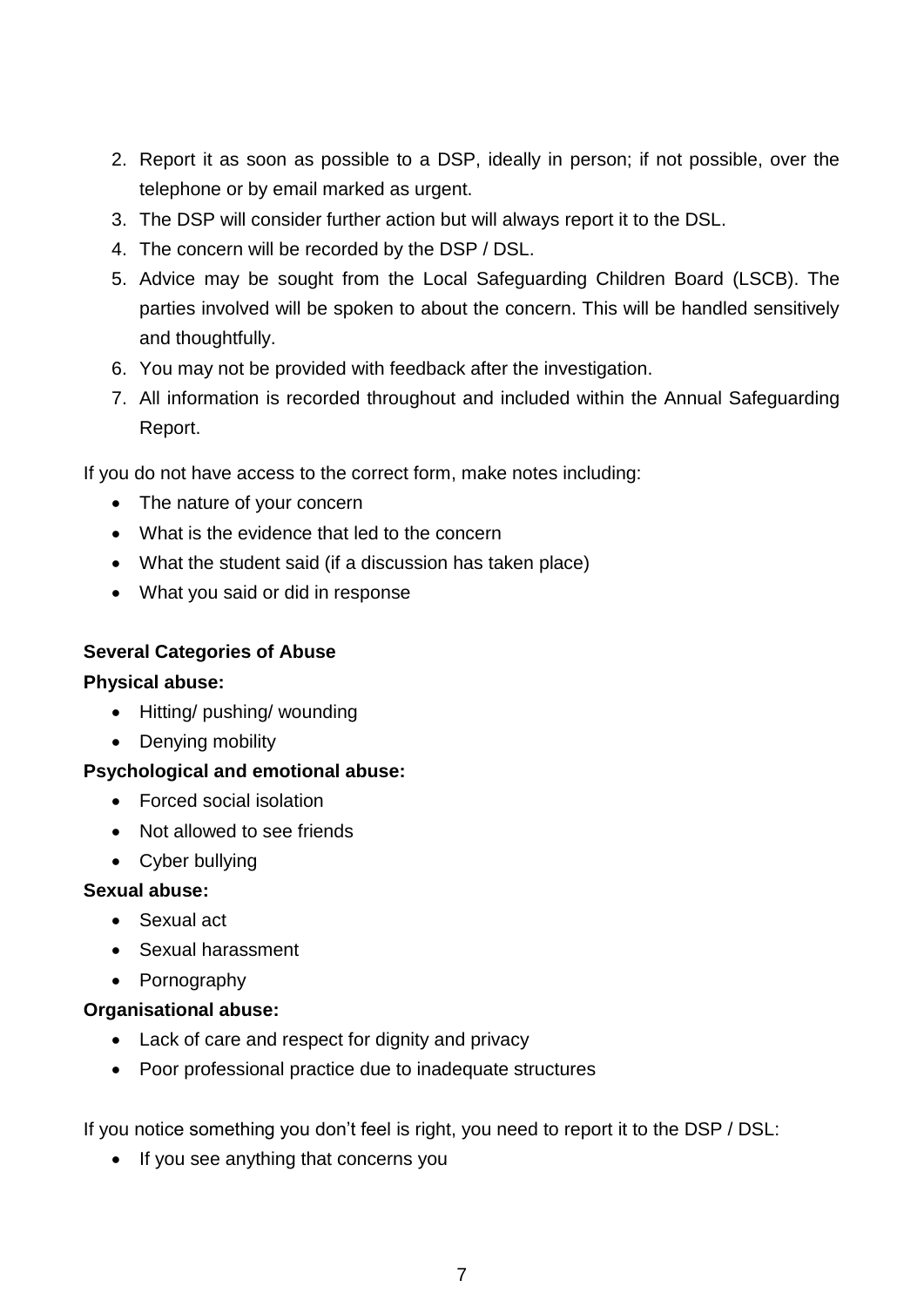- If another student or adult tells you about a concern
- If a student tells you directly about abuse (disclosure)

It may be that you are approached by a student who wants to talk to you about something that has happened or is happening to them. They will tend to choose someone that they trust or know well and this will not always be their class teacher. It may be any member of staff or other adult with whom they have formed a good relationship.

# **Allegation Procedures**

An allegation is where someone has told you directly that something has happened i.e. they have seen it with their own eyes or it happened to them. If you are simply worried or suspect something is a concern, please follow the below procedures.

## **Disclosure**

If you are approached by a student wanting to talk you should:

- 1. Ensure the child or vulnerable adult is safe from harm this is your first priority if you decide they are at immediate risk of harm.
- 2. Listen positively and reassure them. If you can, try and ensure a degree of privacy but this may not always be possible. Whilst this might be an alarming situation to find yourself in, it is important to act immediately.

Advice when helping the student when abuse is alleged:

- Be prepared to listen and comfort.
- Do not show revulsion or distress, however distasteful the events are.
- Stay calm and controlled.
- Let the student know at once that it was not his/her fault and restate if appropriate.
- Reassure the student that they have done the right thing to tell you.
- Do not make false promises, i.e. that you will keep the abuse a secret or that the police will not be involved.
- Do not promise confidentiality.
- Make them aware that disclosure will be reported to only those that need to know and can help.
- Do not question the student; try to limit your involvement to listening. A child can be interviewed only once.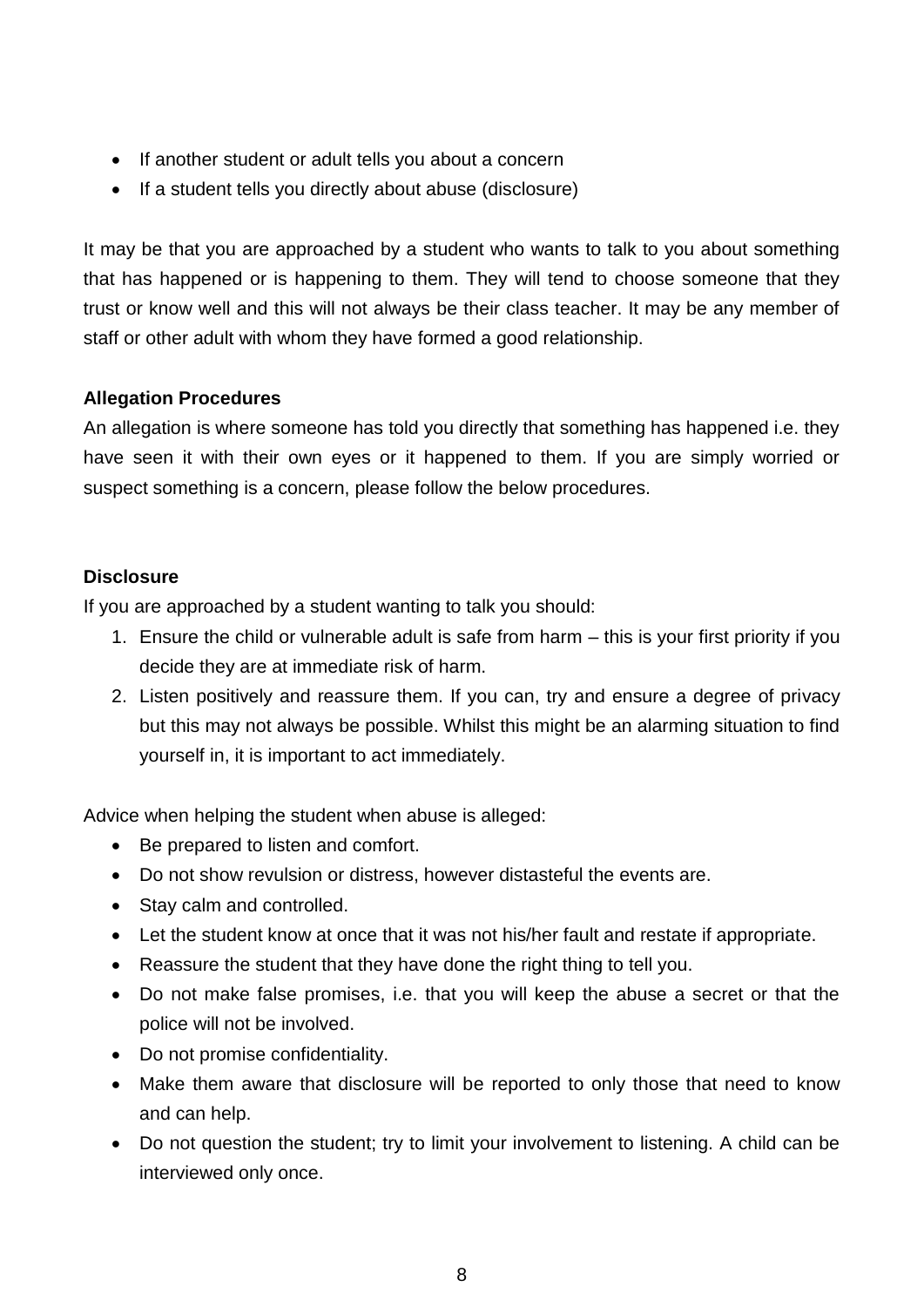- It is also important that it is not your responsibility to investigate suspected cases of child abuse, only to report them to a DSP.
- Ensure the child or vulnerable adult is safe from harm this is your first priority if you decide they are at immediate risk of harm.

After finishing the disclosure;

As soon as possible tell a designated safeguarding person (DSP) and fill in a Concern or Allegation Form –see Appendix 1 (or write down) what was said and done.

It is vital that confidentiality is maintained at all times and the identity of the student and the person alleged to have harmed them must not be shared with anyone else.

Next Steps to be taken:

- 1. It will be reported to the Local Safeguarding Children Board (LSCB), normally by the DSL or, in their absence, the DSP.
- 2. The allegations will be recorded by the DSP / DSL.

## **Procedure: Allegation against a Staff Member**

If a child protection allegation is made against a staff member or adult connected with NSC:

- DSL will follow guidance provided by local child protection authorities.
- If they advise that NSC should investigate the allegation, the NSC staff disciplinary procedure will be followed.
- Depending on the situation, the staff member / adult may be suspended during the investigation, and provided with support as outlined in the NSC disciplinary procedure.

# **Procedure: Allegation against another Student under 18**

If a child protection allegation is made against another under 18 NSC student, NSC will appoint a suitable DSP to support the person who has been accused:

- The under 18's parents, along with the group leader & agent if appropriate, will be informed of the allegation and kept informed at every stage of the developing situation.
- DSL will follow guidance provided by local child protection authorities.
- If other agencies become involved, e.g. police, the under 18 will be accompanied throughout the process by their DSP support.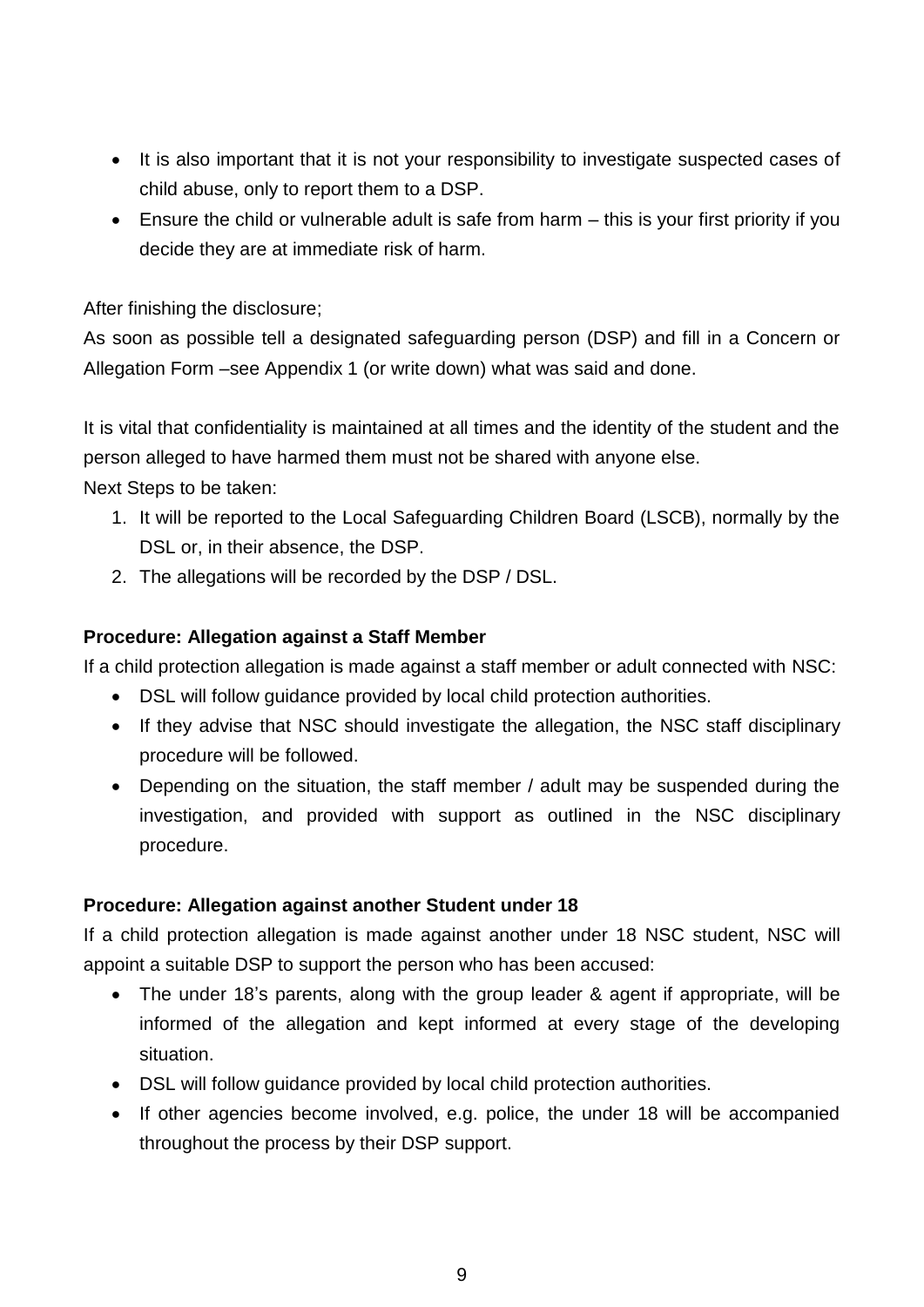• If other agencies are not involved and NSC need to carry out an internal investigation, the under 18 accused will be supported by the DSP arranged by Norfolk Safeguarding Children Board (and accompanied by them to any interviews).

#### **Concern or Allegation Form**

Please see the procedure in the policy document and complete it if you have any Safeguarding concerns about an under 18 student or vulnerable adult. You must complete the boxes in bold; the other information can be filled in by DSP later if you do not know.

#### **Concern/ Allegation Form**

| <b>Date</b>                        |  |
|------------------------------------|--|
| <b>Student first name</b>          |  |
| <b>Student family name</b>         |  |
| Gender                             |  |
| Date of birth                      |  |
| <b>Nationality</b>                 |  |
| Group/individual                   |  |
| Name of person noting<br>concern   |  |
| Role/connection with the<br>school |  |
| Date and time<br>concern<br>noted  |  |
| Location                           |  |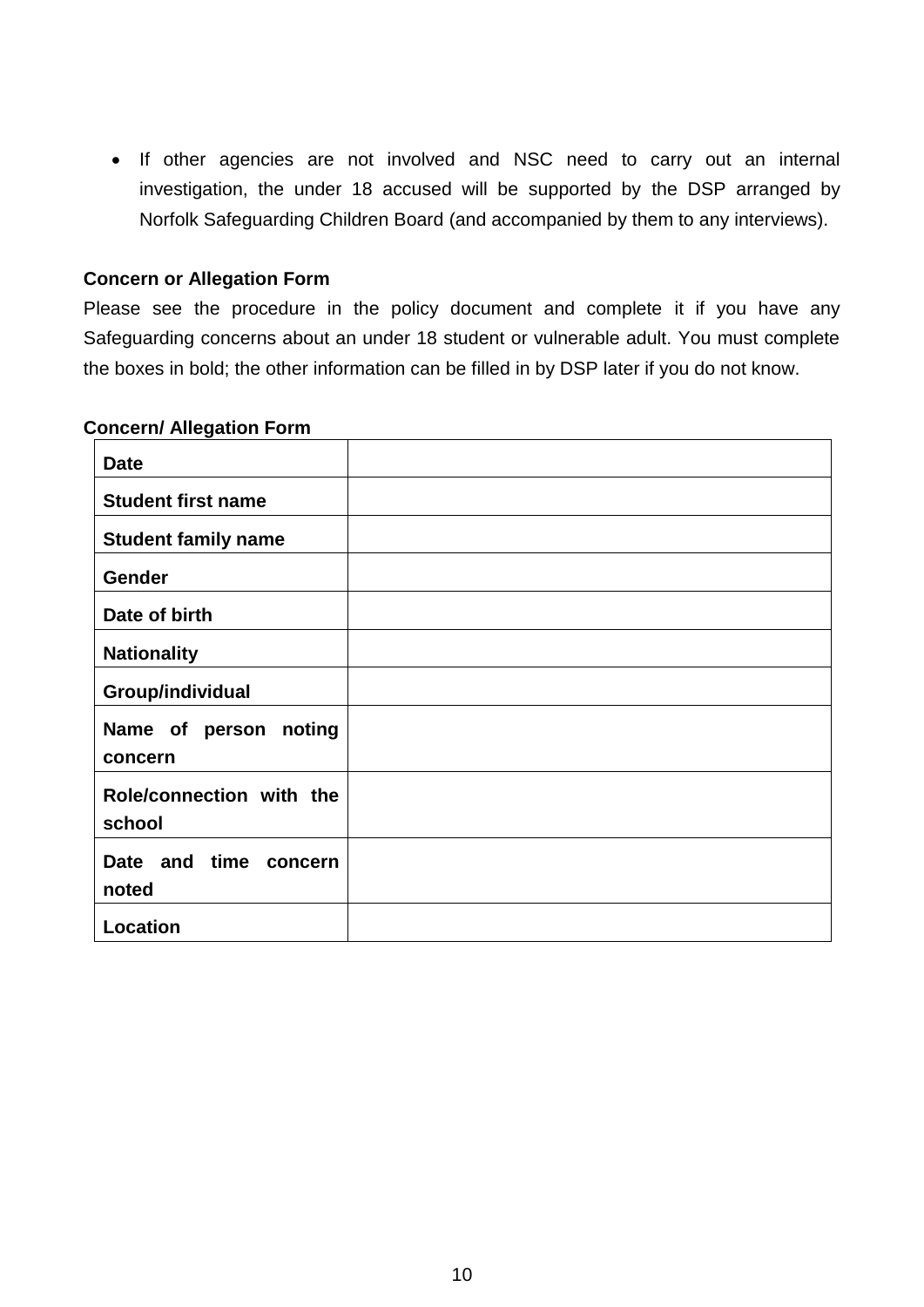| <b>Concern</b> (please provide as<br>much detail as possible)                                                                                                                                                               |  |
|-----------------------------------------------------------------------------------------------------------------------------------------------------------------------------------------------------------------------------|--|
| N.B if reporting a<br>disclosure/allegation made<br>by a student, please use this<br>space to describe verbatim<br>(or as close as you can<br>remember) the<br>conversation. Use the other<br>side to write more if needed. |  |
| Signed:                                                                                                                                                                                                                     |  |

# **Response to Concern**

This is to be filled in by the DSP.

| Response | By whom (full name) | When (Date & Time) |
|----------|---------------------|--------------------|
|          |                     |                    |
|          |                     |                    |
|          |                     |                    |
|          |                     |                    |
|          |                     |                    |
|          |                     |                    |
|          |                     |                    |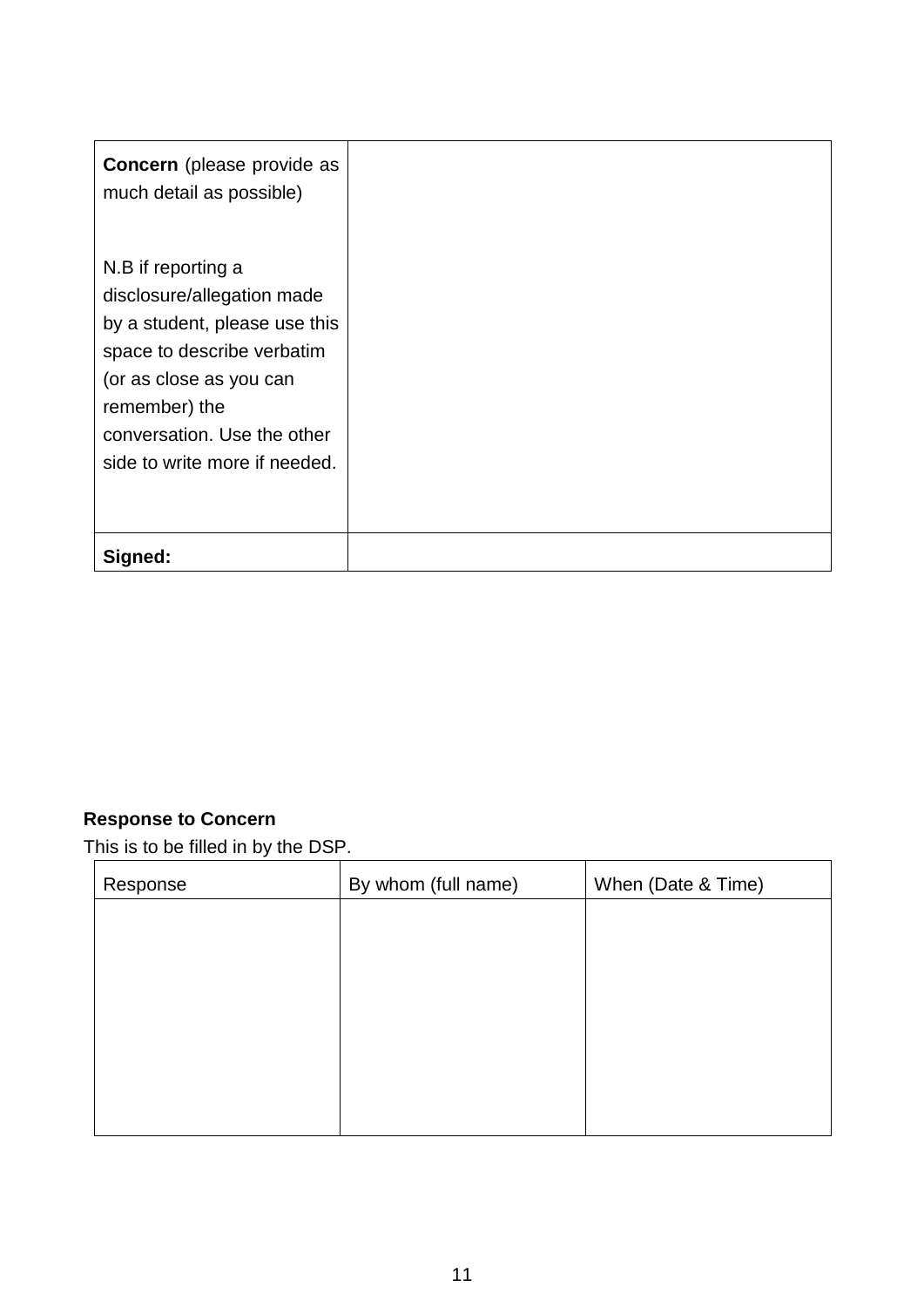# **Referral Form – (information to be sent to LSCB)**

| Date & Time (form submitted)        |  |
|-------------------------------------|--|
| <b>Name of School</b>               |  |
| Referrer's name and contact details |  |

# **Details of staff/other Adult or Student Involved**

| <b>Full name</b>                   |  |
|------------------------------------|--|
| Date of birth                      |  |
| Gender                             |  |
| <b>Nationality</b>                 |  |
| Any disability                     |  |
| <b>Role/connection with school</b> |  |
| <b>Home address</b>                |  |

# **Details of Student under 18 Involved**

| <b>Full name</b>                |  |
|---------------------------------|--|
| Date of birth                   |  |
| Gender                          |  |
| <b>Nationality</b>              |  |
| Any disability                  |  |
| <b>Home address</b>             |  |
| <b>Parents name</b>             |  |
| Is student known to be at risk? |  |

# **Details of Alleged Incident**

| Date and Time of incident              |  |
|----------------------------------------|--|
| <b>Place of incident</b>               |  |
| <b>Brief circumstances of incident</b> |  |
|                                        |  |
|                                        |  |
|                                        |  |
|                                        |  |
|                                        |  |
|                                        |  |
|                                        |  |
|                                        |  |
|                                        |  |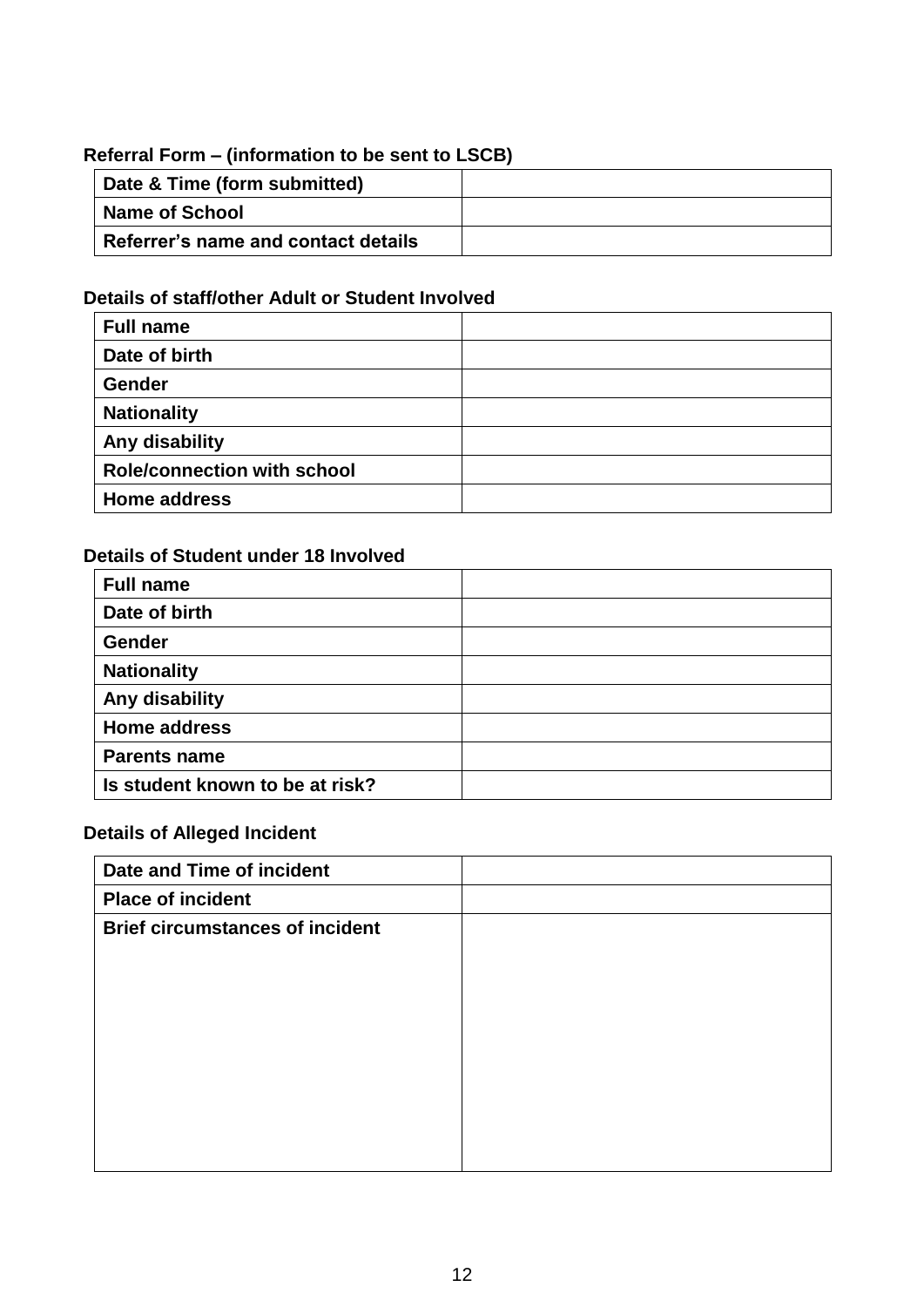| Name of potential witnesses |  |
|-----------------------------|--|
| Any other information?      |  |
|                             |  |
|                             |  |
|                             |  |
|                             |  |
|                             |  |
|                             |  |
|                             |  |
|                             |  |
|                             |  |
|                             |  |
|                             |  |
|                             |  |